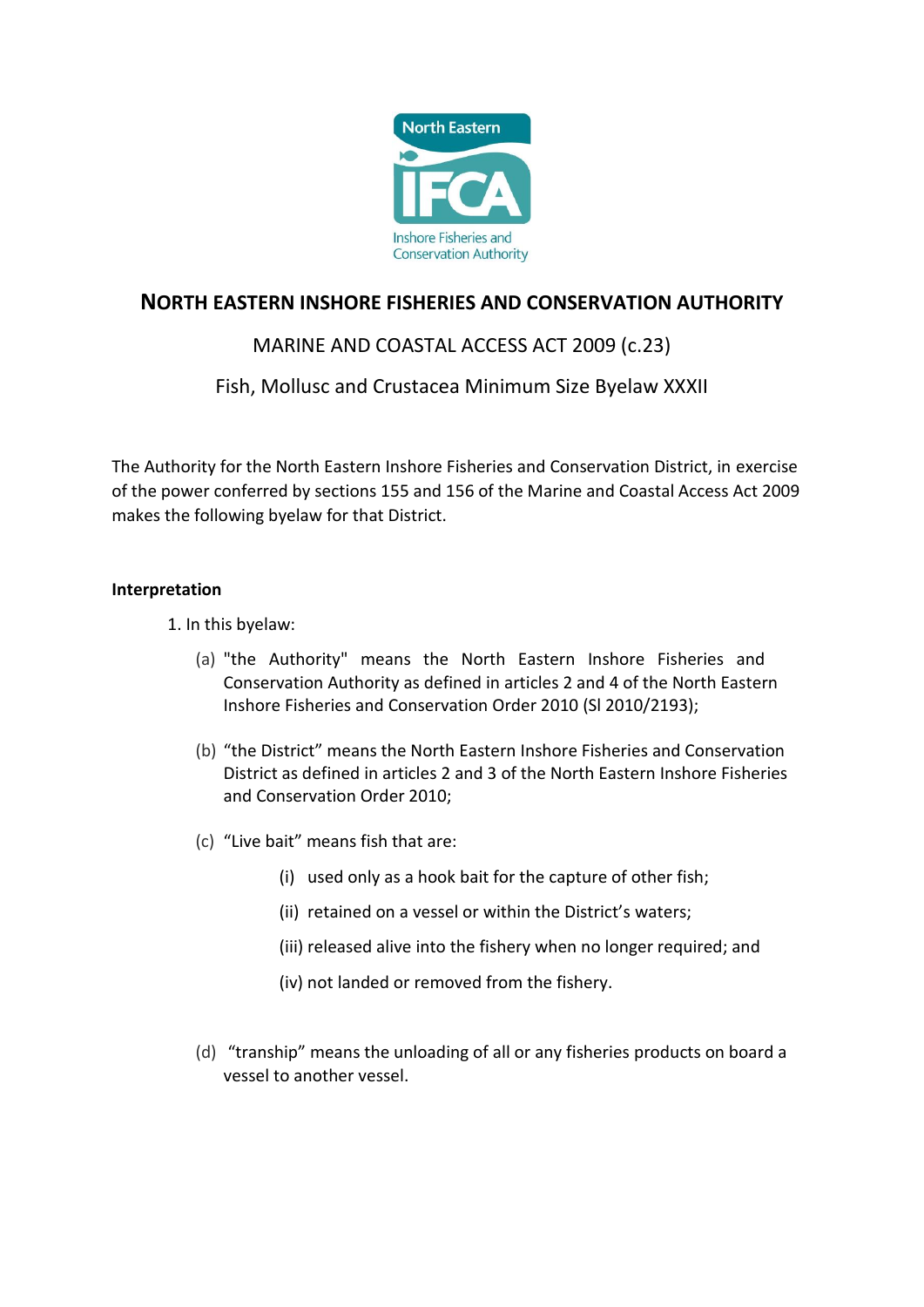### **Catch Prohibitions and Restrictions**

- 2. A person fishing under the authority of a fishing vessel licence issued by the Marine Management Organisation or other devolved UK fishery administration who catches a species listed in column 1 of Schedule 1, subject to paragraph 7, must:
	- (a) not tranship that species if it measures less than the size specified in column 2 of Schedule 1; and
	- (b) return it immediately to the sea.
- 3. A person must:

(a) not remove from the fishery, tranship, transport, store, land, sell, display or offer for sale or retain on board their vessel any species listed in column 1 of Schedule 1 if:

> (i) it measures less than the size specified in column 2 of Schedule 1; and

(ii) it was caught other than under the authority of a fishing vessel licence issued by the Marine Management Organisation or other devolved UK fishery administration.

(b) Any seafish falling under paragraphs 3(a)(i) and 3(a)(ii) must be immediately returned to the sea.

- 4. The marine organisms specified in Schedule 1 shall be measured in accordance with Schedule 2.
- 5. Named crustaceans and named molluscs for which a minimum size is established in Schedule 1 may only be retained on board whole and may only be landed whole with the exception of the Norway lobster (*Nephrops norvegicus*).
- 6. The following named species below the minimum sizes specified in Schedule 1 may be used as live bait:
	- (a) Herring *(Clupea harengus)*
	- (b) Horse mackerel *(Trachurus trachurus)*
	- (c) Mackerel *(Scomber scombrus)*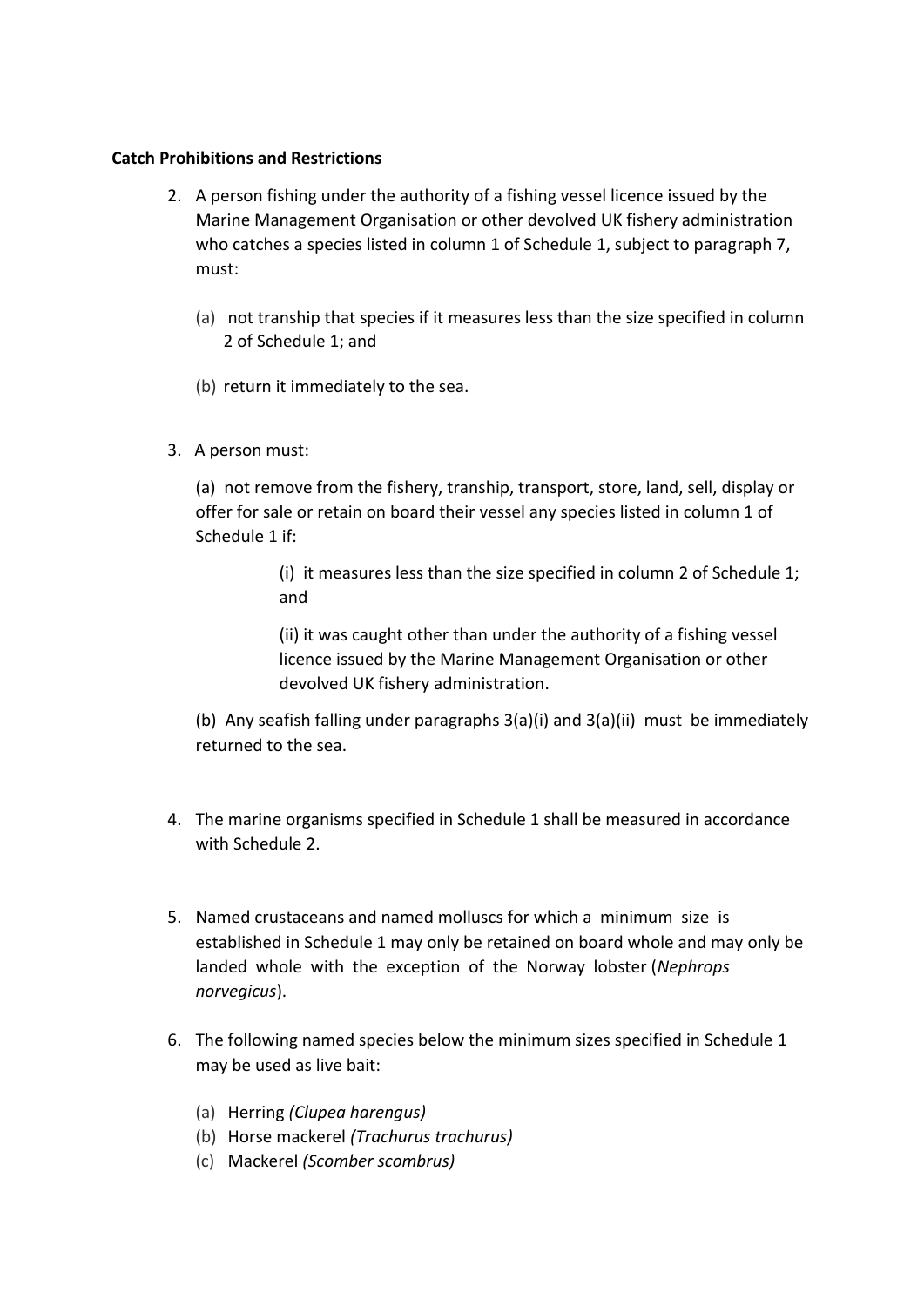### **Exemption**

7. Paragraphs 2 and 3 shall not apply to herring, horse mackerel and mackerel, within a limit of 10 % by live weight of the total catches retained on board of each of these species. The percentage of undersized herring, horse mackerel or mackerel shall be calculated as the proportion by live weight of all marine organisms on board after sorting or on landing. The percentage may be calculated on the basis of one or more representative samples. The limit of 10% must not be exceeded during transhipment, landing, transportation, storage, display or sale.

### **Revocations**

8. The emergency byelaw with the title 'FISH, MOLLUSC AND CRUSTACEA MINIMUM SIZE EMERGENCY BYELAW 2019' made by North Eastern Inshore Fisheries and Conservation Authority on 13 August 2019 in exercise of its power under section 157 of the Marine and Coastal Access Act 2009 in force immediately before the making of this byelaw is revoked.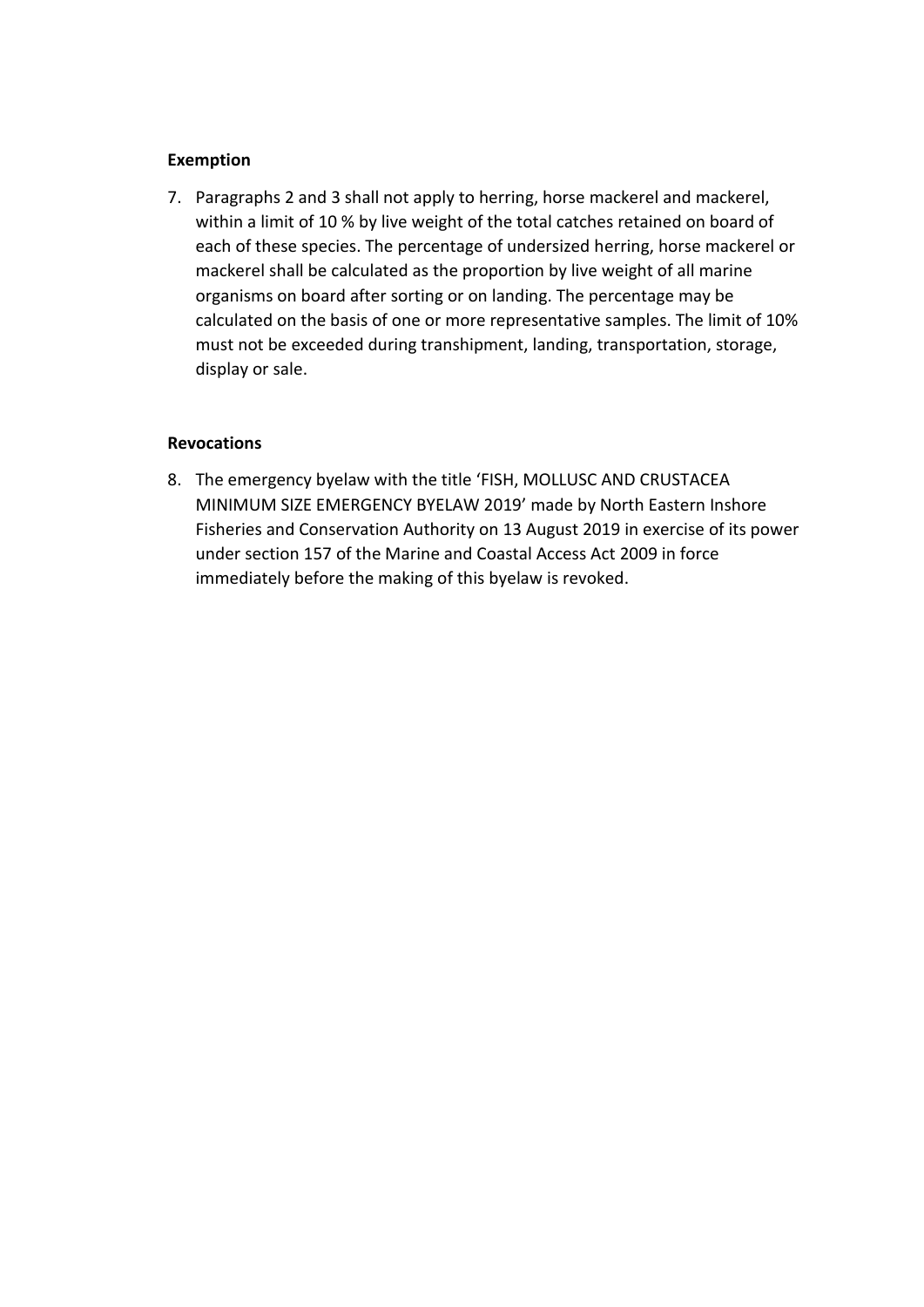## **Explanatory Note**

### *(This note is not part of the byelaw)*

This byelaw prohibits the removal from the fishery, retention on board, transhipping, landing, transporting, storing, selling, displaying or offering for sale specified marine organisms below specified sizes. The byelaw also prohibits the retention on board or landing of crustaceans unless they are whole.

Schedule 1 applies to all persons, however the byelaw contains a provision which exempts vessels fishing under a commercial fishing vessel licence issued by the Marine Management Organisation or other devolved administration. Vessels fishing under a commercial fishing vessel licence issued by the Marine Management Organisation or other devolved administration are required to comply with landing obligations and Minimum Conservation Reference Sizes as provided for in other UK legislation, and are only prohibited from transhipping undersized species under the byelaw.

The byelaw includes method of measurement according to the anatomy of the named species.

The byelaw contains provisions for the retention of live herring, horse mackerel or mackerel fish species below the minimum size that may be used as live bait when fishing for predatory fish species.

The byelaw contains provisions for retaining 10% undersize catch in relation to herring, horse mackerel or mackerel.

The byelaw replaces the emergency byelaw with the title "FISH, MOLLUSC AND CRUSTACEA MINIMUM SIZE EMERGENCY BYELAW 2019" made by North Eastern Inshore Fisheries and Conservation Authority on 13 August 2019.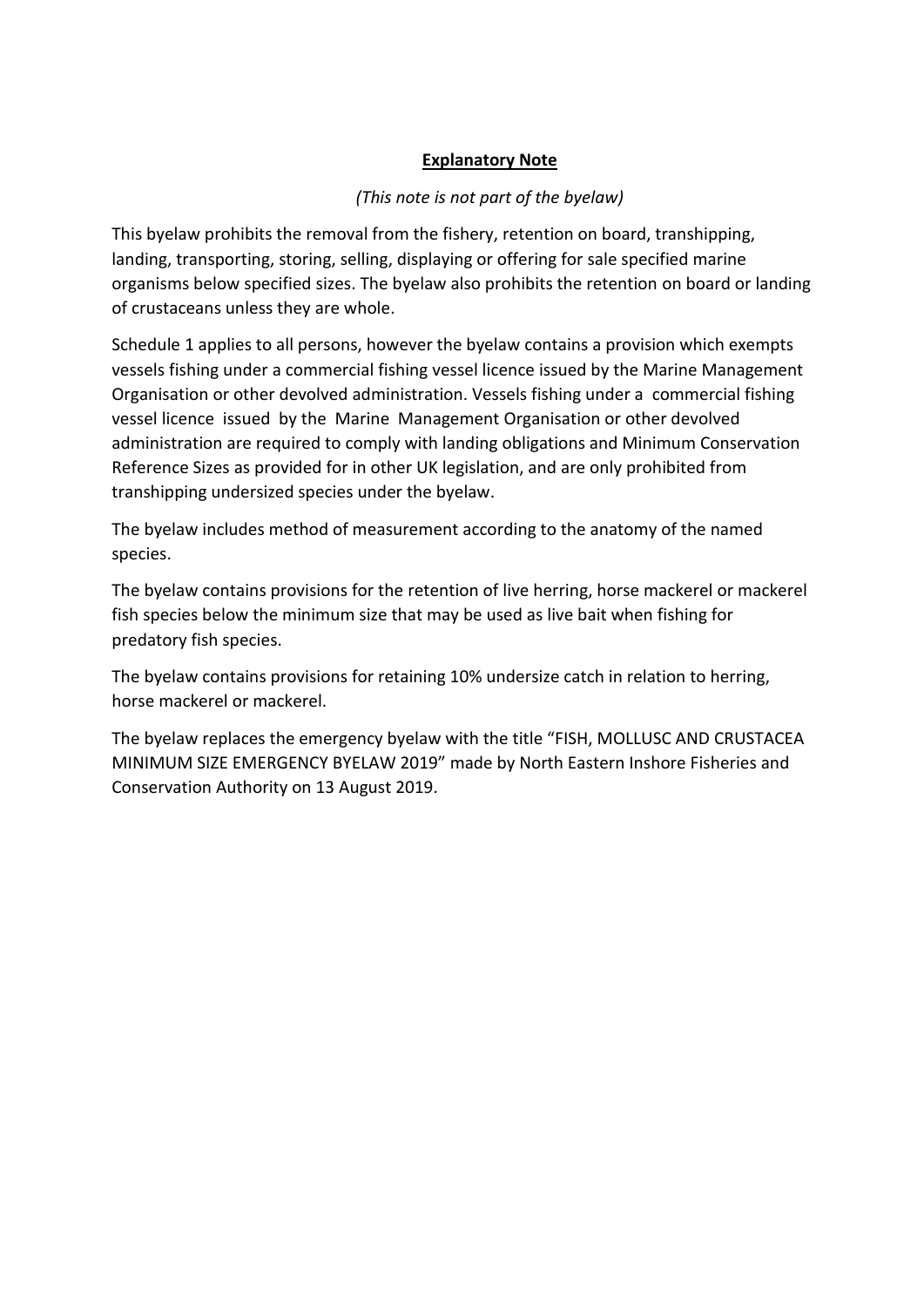# **Schedule 1**

# **Species and specified minimum conservation reference sizes**

# a) Named Fish Species

| Bass (Dicentrarchus labrax)        | 42 centimetres |
|------------------------------------|----------------|
| Cod (Gadus morhua)                 | 35 centimetres |
| Haddock (Melanogrammus aeglefinus) | 30 centimetres |
| Hake (Merluccius merluccius)       | 27 centimetres |
| Herring (Clupea harengus)          | 20 centimetres |
| Horse mackerel (Trachurus spp.)    | 15 centimetres |
| Ling (Molva molva)                 | 63 centimetres |
| Mackerel (Scomber spp.)            | 30 centimetres |
| Megrim (Lepidorhombus spp.)        | 20 centimetres |
| Plaice (Pleuronectes platessa)     | 27 centimetres |
| Pollack (Pollachius pollachius)    | 30 centimetres |
| Saithe (Pollachius virens)         | 35 centimetres |
| Sole (Solea spp.)                  | 24 centimetres |
| Whiting (Merlangius merlangus)     | 27 centimetres |
|                                    |                |

b) Named Mollusc Species

| Octopus (Octopus vulgaris)                  | 750 grams       |
|---------------------------------------------|-----------------|
| Queen scallop (Aequipecten opercularis)     | 40 millimetres  |
| Razor clam ( <i>Ensis</i> spp.)             | 100 millimetres |
| King scallop (Pecten maximus)               | 100 millimetres |
| Short-necked clam (Ruditapes philippinarum) | 35 millimetres  |
| Whelk (Buccinum undatum)                    | 45 millimetres  |
|                                             |                 |

c) Named Crustacea Species

| Crawfish (Palinurus spp.)                  | 95 millimetres  |
|--------------------------------------------|-----------------|
| European lobster (Homarus Gammarus)        | 87 millimetres  |
| Norway lobster (Nephrops norvegicus)       |                 |
| Total length                               | 85 millimetres  |
| Carapace length                            | 25 millimetres  |
| Tail                                       | 46 millimetres  |
| Female Spinous spider crab (Maja squinado) | 120 millimetres |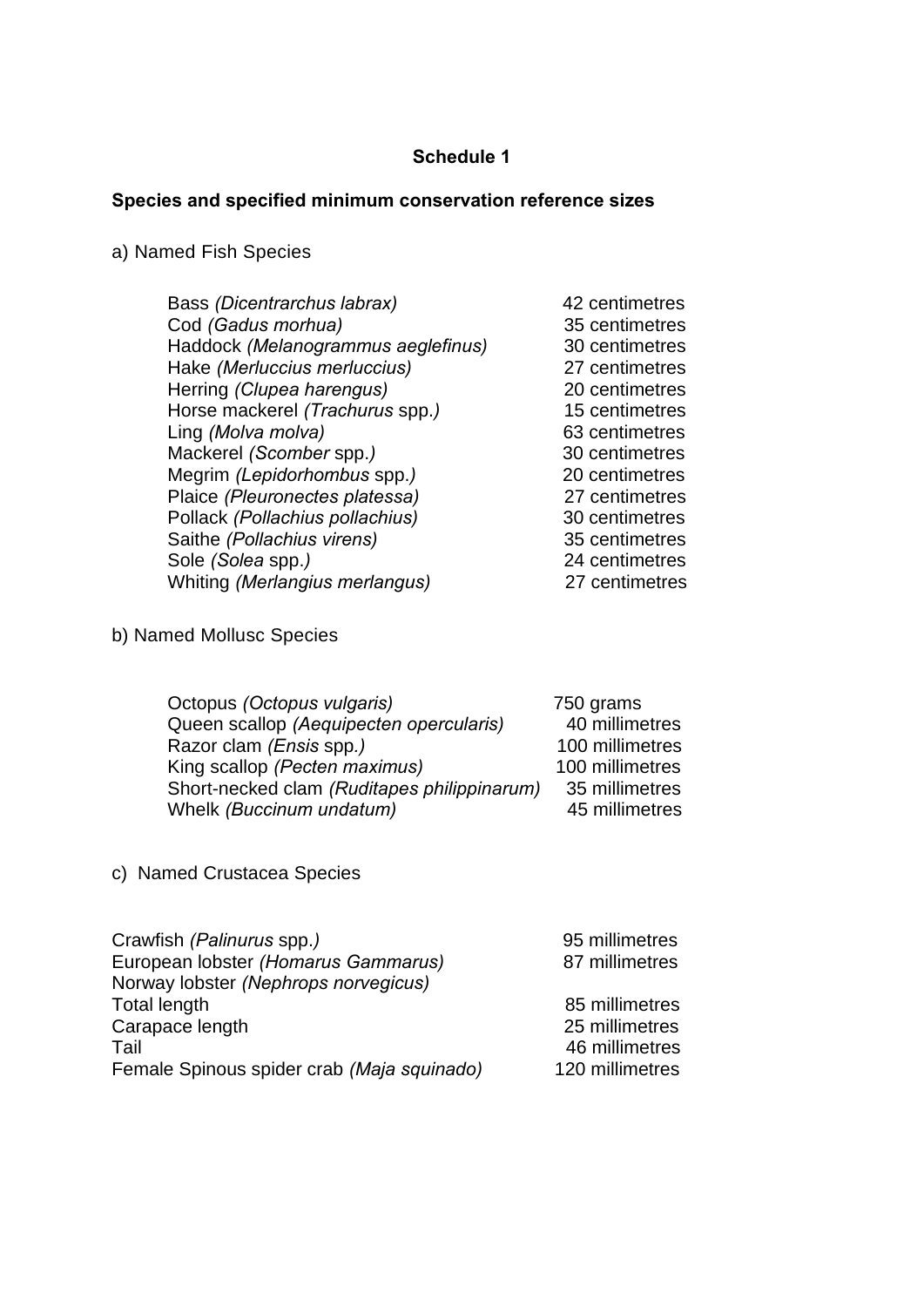### **Schedule 2**

### **Measurement of the size of a marine organism**

- 1. The size of any fish shall be measured, as shown in Figure 1 for illustrative purposes, from the tip of the snout to the end of the tail fin.
- 2. The size of a European lobster shall be measured, as shown in Figure 2 for illustrative purposes, as the length of the carapace, parallel to the midline, from the back of either eye socket to the distal edge of the carapace.
- 3. The size of a Norway lobster (Nephrops norvegicus) shall be measured, as shown in Figure 3 for illustrative purposes, either:
	- a. as the length of the carapace, parallel to the midline, from the back of either eye socket to the midpoint of the distal dorsal edge of the carapace; or
	- b. as the total length, from the tip of the rostrum to the rear end of the telson, not including the setae; or
	- c. In the case of detached Norway lobster tails; from the front edge of the first tail segment present to the rear end of the telson, not including the setae. The tail shall be measured flat, unstretched and on the dorsal side.
- 4. The size of a crawfish (Palinurus spp.) shall be measured, as shown in Figure 4 for illustrative purposes, as the length of the carapace from the tip of the rostrum to the midpoint of the distal edge of the carapace.
- 5. The size of a spinous spider crab (Maja squinado) shall be measured, as shown in Figure 5 for illustrative purposes, as the length of the carapace, along the midline, from the edge of the carapace between the rostrums to the posterior edge of the carapace.
- 6. The size of any bivalve mollusc shall be measured, as shown in Figure 6 for illustrative purposes, across the longest part of the shell.
- 7. The size of a whelk shall be measured, as shown in Figure 7 for illustrative purposes, as the length of the shell.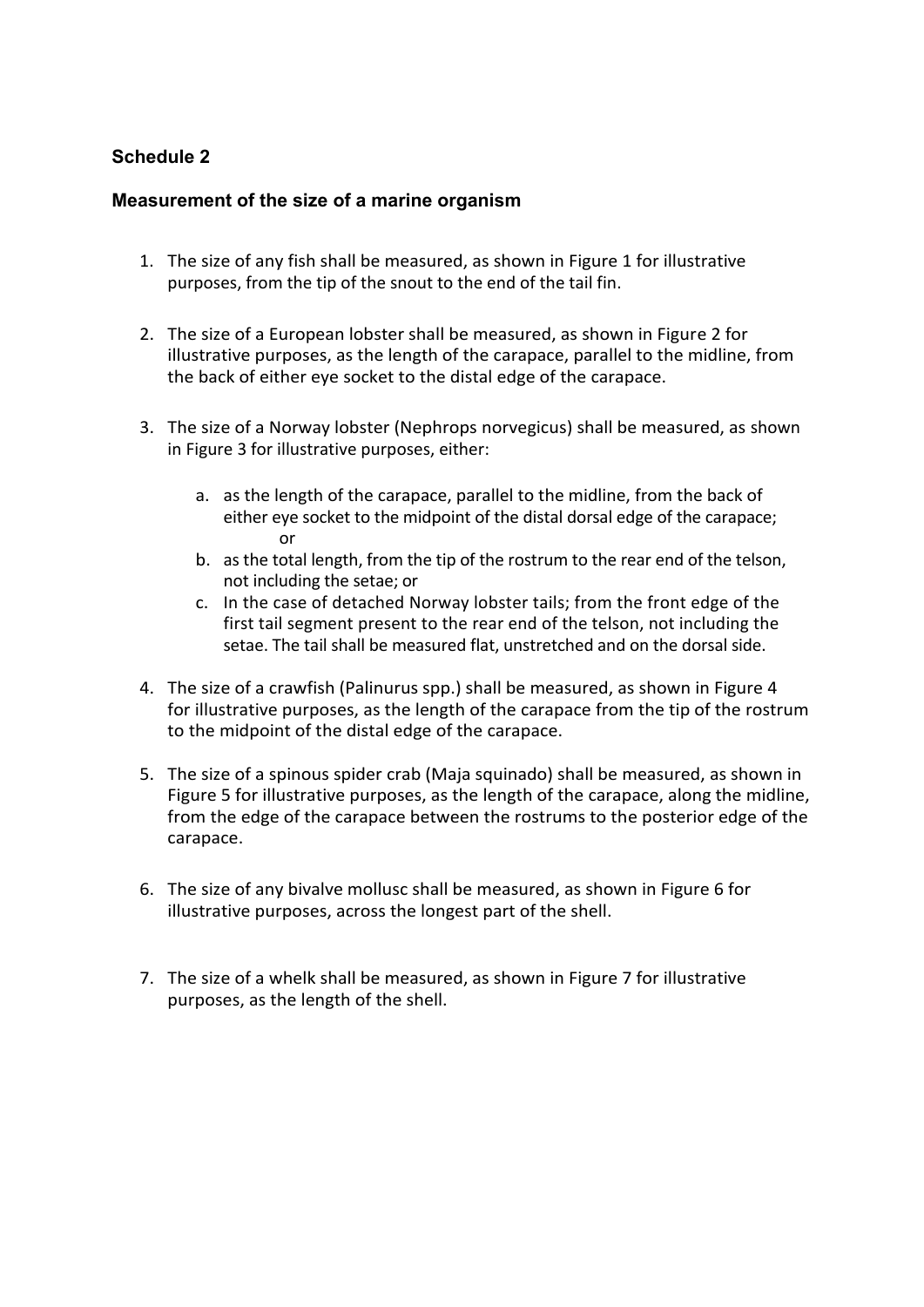

Figure 2. European lobster *(Homarus Gammarus)*

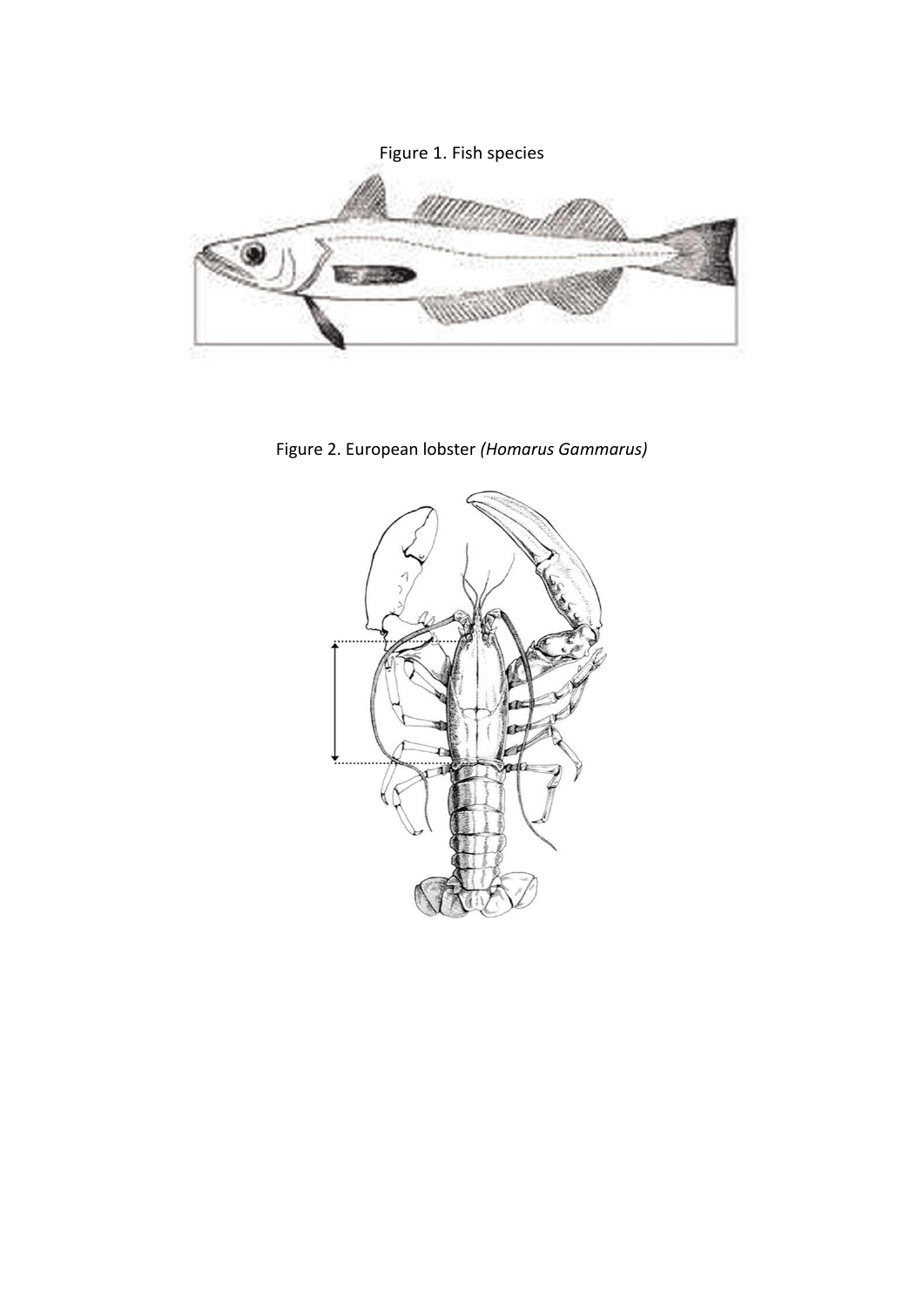

Figure 4. Crawish *(Palinurus* spp.*)*

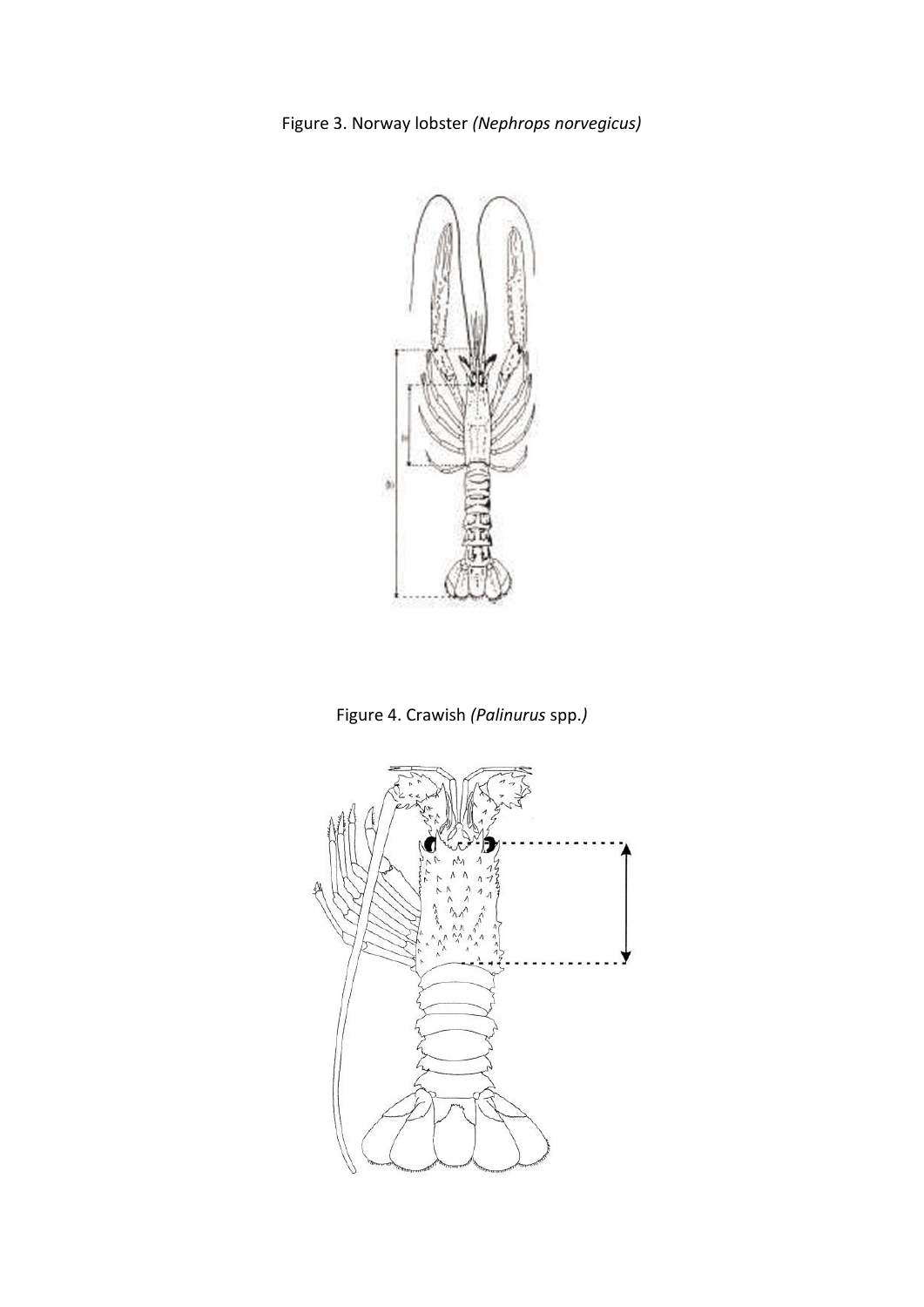



Figure 6. Bivalve molluscs